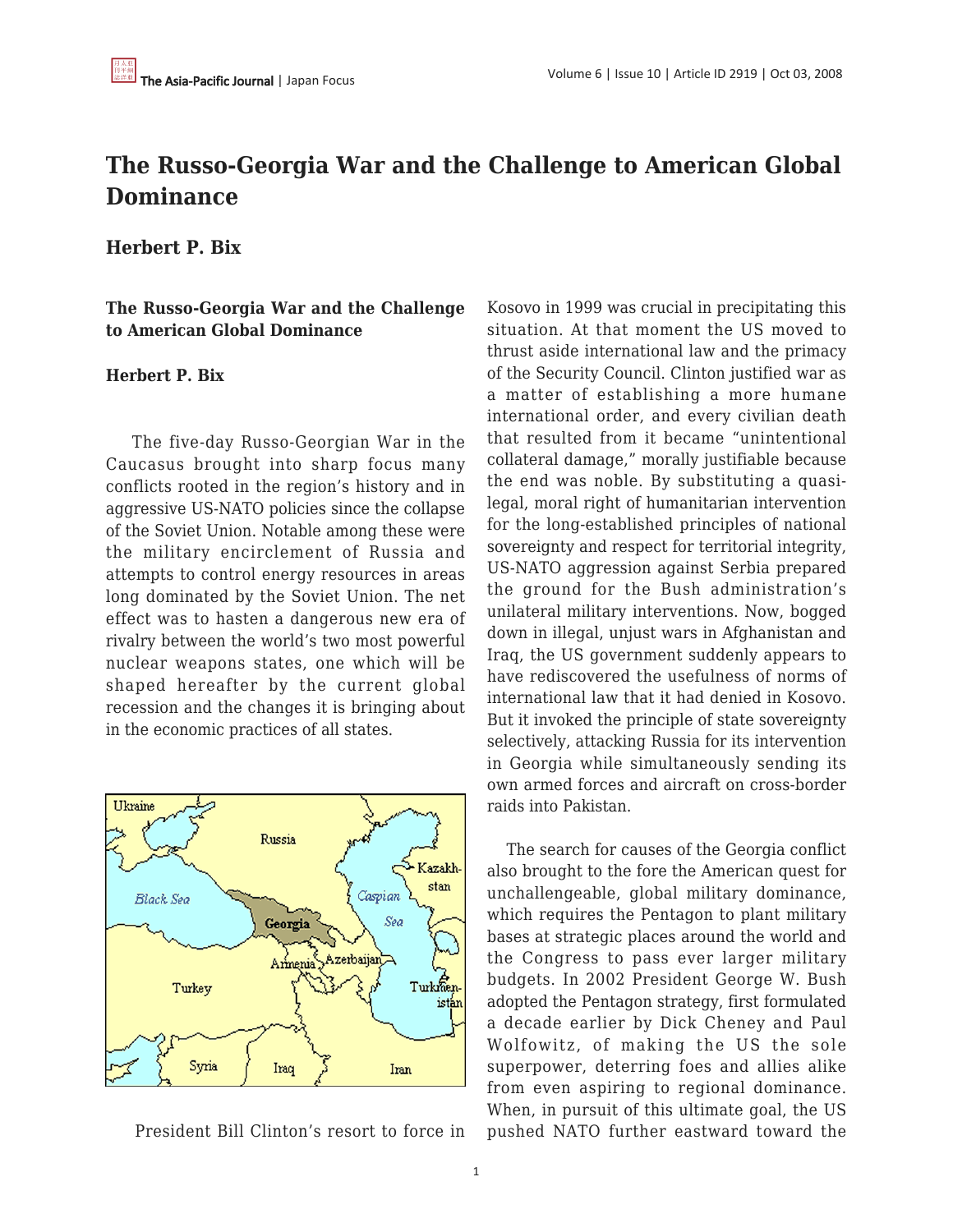borders of Russia while pouring money and armaments into Georgia and training the Georgian army, it paved the way to the August war. Or, more precisely: the Russo-Georgian War exhibited the features of a proxy war pitting US-NATO imperialism against Russian nationalism. [1] Russian forces thwarted Georgia's armed provocations and issued a challenge to American and NATO policies in the borderlands.

 Another disruptive trend highlighted by the war is the increasingly fierce competition between US and Russian corporations for control of Caspian Sea and Central Asian oil and gas resources. Georgians, Ossetians, Azerbaijanis, Kazaks, and other peoples in the eastern Caspian Sea basin are hapless pawns in this struggle, which goes on continuously, affecting their territorial and ethnic conflicts in ways they cannot control. The struggle over oil and gas has led the US Central Command, originally established to deal with Iran, to extend its operations from the Middle East to the oil and gas rich Central Asian and Caspian Sea states of Turkmenistan, Kazakhstan, Tajikistan, Turkmenistan, and Uzbekistan, thus underlining the geopolitics that lay behind the Iraq and Afghanistan wars, and now the Russo-Georgian War.



Russian forces to move through South Ossetia and cross the border into Georgia, they violated the UN Charter. [2] Their initial justification- defense of the Ossetian's right of selfdetermination--was as arbitrary as the one the US and NATO put forward for US-NATO attacks on Kosovo and Serbia, where (unlike in Russia's case) their own self-defense was never involved. So, in responding unilaterally to a very real threat that had actually materialized, did Russia commit an act of aggression, "the supreme international crime?" Neither the Security Council nor the General Assembly could make that legal determination. Even if they had, Russia would not have taken seriously a US-NATO charge of aggression that served only to emphasize the egregious double standards of their accusers.

 In the course of conducting the war, Georgian ground troops and tanks, and some South Ossetian militia, deliberately targeted civilians, committed acts of ethnic cleansing, and wantonly destroyed civilian property in Tskhinvali, the South Ossetian capital, and in villages along South Ossetia's border with Georgia proper. The legal scholar Richard Falk argues that Russia too targeted "several villages in the region populated by Georgians." [3] If so, there is little evidence that Russia carried out anything like ethnic cleansing. If Russians committed war crimes, they pale in comparison to the crimes the US and its allies perpetrate every day on Iraqi and Afghan civilians. But, as Falk says, all such charges should be investigated regardless of their magnitude.

**Oil and gas pipelines in Russia, Central Asia**

 When Russian Prime Minister Vladimir Putin and President Dimitry Medvedev ordered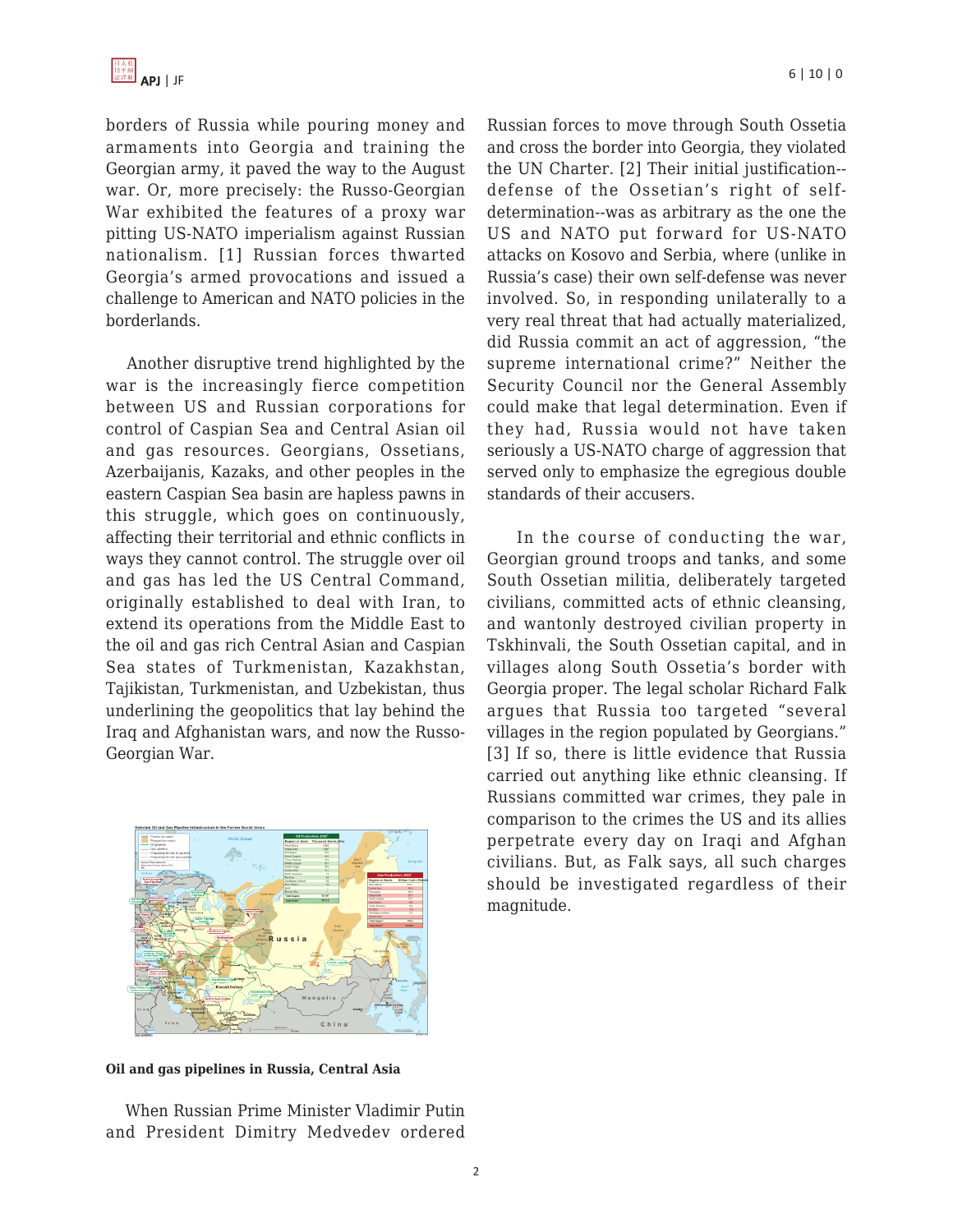

 Last, the crisis in the Caucasus highlighted the narrowly nationalist mindset of Western policy-makers and many of their publics. Secessionist movements exist in many of the multi-ethnic satellite states of the former Soviet Union, where Russians are in the minority. American and NATO policy-makers and neoconservatives have been only too eager to exploit them. But once Russian tanks and ground forces moved into Georgia, abruptly halted US-NATO encirclement, and exposed the limits of American military power, the Western mass media immediately poured fiery scorn on "brutal Russia," while ignoring (a) Georgia's role in starting the conflict, and (b) US and Israeli military support for Georgia. Saakashvili made it easier for them to cover the war by hiring Aspect Consulting, a European PR firm that sent in a top executive to disseminate, daily, sometimes hourly, falsehoods about rampaging Russians attacking Georgian civilians.[3a] American journalists fostered Russophobic sentiment by spreading disinformation. American journalists fostered Russophobic sentiment by disseminating slanted war news, demonizing Russia as the evil aggressor and championing "democratic," peace-loving Georgia. The American business magazine Fortune decried the bear's "brutishness" and its threat to an interdependent world; [4] Forbes lambasted Russia "a gangster state" ruled by a "kleptocracy." [5] TV newscasters likened the Russian Federation to Nazi Germany at the time of the 1938 Munich crisis. Secretary of State Condoleezza Rice even asserted an American moral right to lecture Russia on how a "civilized country" should behave in the 21st century. All of which led Vladimir Putin to comment sarcastically, "I was surprised by the power of the Western propaganda machine. . . .I congratulate all who were involved in it. This was a wonderful job. But the result was bad and will always be bad because this was a dishonest and immoral work." [6]

#### **The Russo-Georgian-South Ossetian War**

 When we try to clarify the basic facts of the war, we discover that virtually everything about it is contested, especially the question of who started it. But an abundance of published evidence disconfirms Georgian propaganda and indicates that Georgia's President Mikheil Saakashvili provoked the war with encouragement and material support from the Bush administration. Years earlier, Saakashvili's regime had drawn up plans for invading South Ossetia, which had been seeking independence from Georgia ever since 1920. He was emboldened to implement those plans (in the midst of the Beijing summer Olympics) because he expected aid from American and NATO allies, whose Afghanistan and Iraq wars he was supporting with 2,000 Georgian troops. [7]

 An on-the-scene report written by the Organization for Security and Co-operation (OSCE) military observers stationed in landlocked South Ossetia reportedly confirmed that "shortly before midnight on August 7" Georgian forces fired the first shots. Before that time Russian jets had occasionally entered Georgian air space; there had been minor skirmishes between South Ossetians and Georgians; and Georgian spy drones had flown over Abkhazia, which has important ports on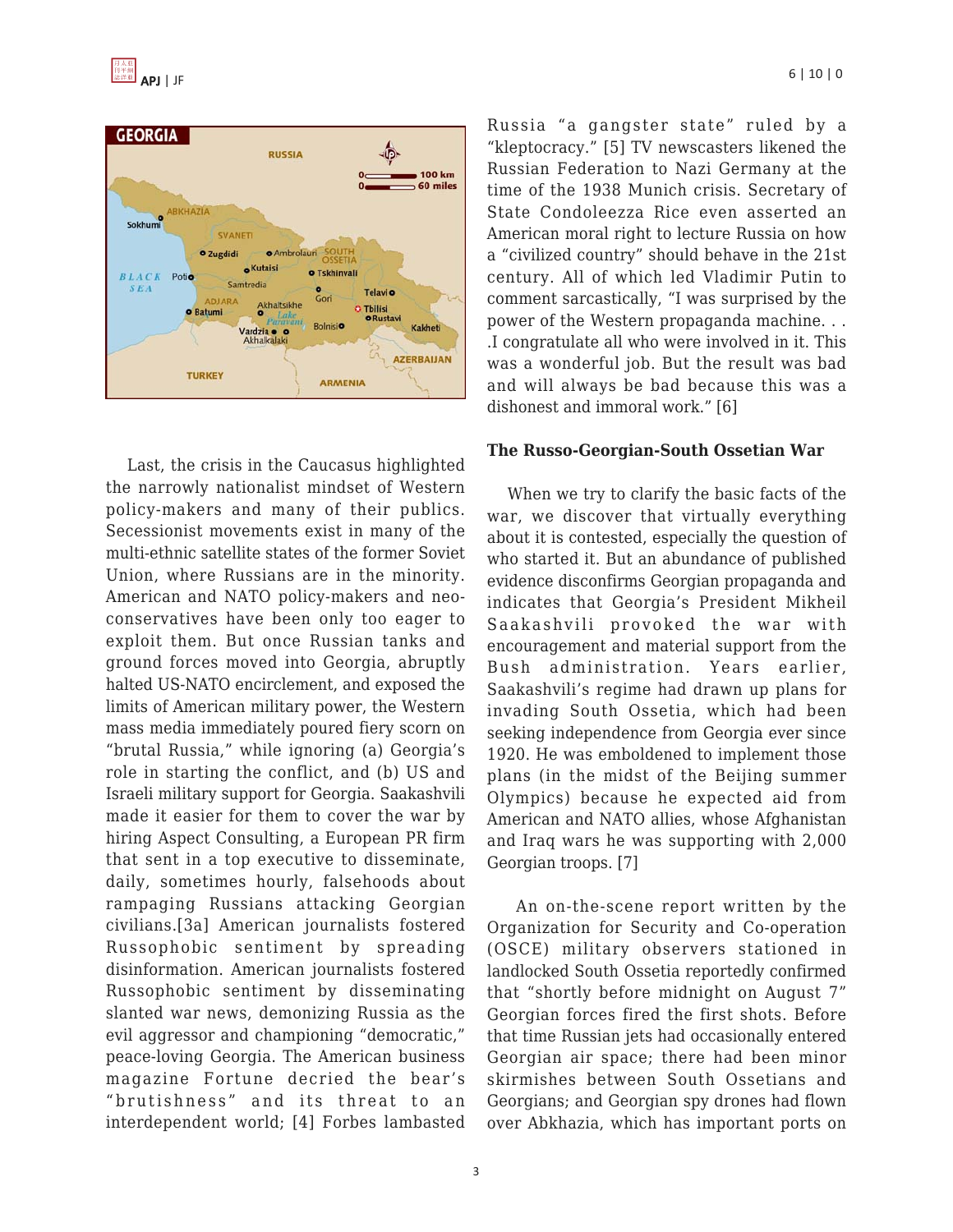the Black Sea. These actions did not start the war. What did was the late-night bombardment and ground offensive, ordered by Saakashvili, in which U.S. and (to a lesser extent) Israelitrained Georgian army units used rockets, heavy artillery, and Israeli-supplied cluster bombs to attack Tskhinvali, the capital of South Ossetia and kill Russian soldiers.

 It is hard to gauge the resulting scale of death and physical destruction from the Georgian army's bombardment and land assault, which targeted not only Russians and Ossetians, but also fellow Georgians living in South Ossetia. Russian officials initially claimed that the Georgian attack killed 2,000 South Ossetians, who were Russian citizens. [8] Later underestimates given in the Financial Times (Sept. 5), suggest the Georgian attack killed "at least 133 civilians," and 59 Russian soldiers. The Russian ground and air response and aerial bombardment of Georgia killed 146 Georgian soldiers and 69 civilians. [9] In addition, Russia lost four planes and an unknown number of airmen.Some 30,000 South Ossetians who fled into North Ossetia, plus the Georgians living in Abkahzia and South Ossetia who were driven from their homes, will have to be counted among the victims of the war.

 Western intelligence agencies, monitoring signal intelligence from the battle area, have added further details. In breaking the ceasefire and starting the war on the night of August 7-8, Georgian forces had two objectives: one was to oust Russia's small contingent of lightlyarmed peacekeepers who had been in the two semi-autonomous regions since the signing of the 1992 Sochi Agreement establishing a ceasefire between Georgian and South Ossetian forces; the other was to close the narrow Roki tunnel through the Caucasus, cutting off South Ossetia from Russia. The Russian army, though it was alert to an imminent attack, did not begin returning fire or launching air attacks until several hours after Georgia had initiated its offensive. [10] The

estimates of Russia's response time range widely from 7-8 hours to 12-15. [11] Moreover, on August 8, before sending large contingents of ground forces across the border into Georgia, Moscow convened an emergency meeting of the Security Council to pass a cease-fire resolution that condemned Georgia for having initiated the conflict. US and British diplomats blocked the Council from acting. [12]

 In short, Russia initially acted defensively to shore up the status quo in South Ossetia and abortively sought UN help. But then its forces pushed deep into Georgia in order to drive home a strategic lesson for the Bush administration, NATO, and its Black Sea neighbors. Having routed the Georgian army, Russian forces quickly occupied strategic points within Georgia, destroyed US-supplied military weapons and infrastructure, including a new, US-built military base. They also destroyed Georgia's small navy and coast guard. However, Tblisi, the Georgian capital, was carefully avoided, signaling that neither American-style "regime-change" nor postconflict occupation were Moscow's goals.

 The fighting within Georgia ended on August 12. Acting on behalf of the EU, French president Nicolas Sarkozy brokered an ambiguously worded cease-fire. The document committed Russia to withdraw from Georgia and provided for the stationing of observers from the European OSCE in buffer zones between Russian and Georgian forces. After weeks of negotiations the OSCE bowed out and the European Union agreed to send 200 unarmed observers to the buffer zones. But the Bush administration objected and got Sarkozy to write a secret letter to Saakashvili concerning the phrase "additional security measures" and to make that letter part of the agreement. Georgia and the US then used the "Sarkozy letter" to claim that Russia was not living up to the written agreement because of its establishment of buffer zones and checkpoints. But Russia insisted that the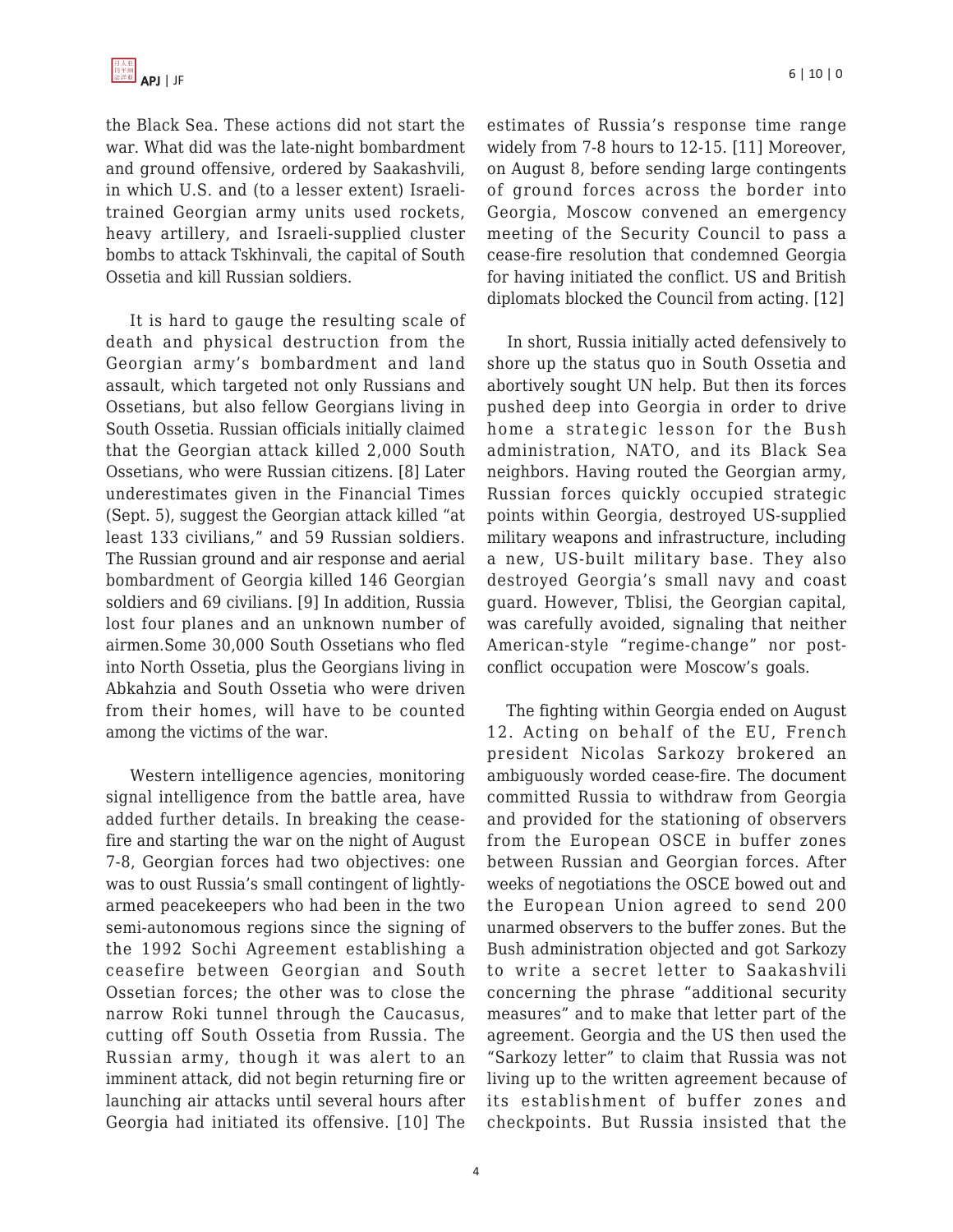agreement gave it the right to do so; the "Sarkozy letter" lacked legal standing. [13a]

 On August 26, Russia's president formally recognized the independence of Abkhasia and South Ossetia. Russian Foreign Minister Sergei Lavrov, soon visited their capitals. In the Abkhaz capital of Sukhumi he announced (Sept. 14) that the new states would have to participate in any future talks with Georgia, the US, and the EU. [13] No longer engaging in combat, Russia delayed for many weeks before finally withdrawing its troops from most of Georgia proper and indicating that EU monitors would not be allowed to patrol inside the breakaway states. Russia left some troops, however, in the narrow security zones it had set up around South Ossetia and Abkhazia. Concurrently, NATO's militant secretary general, Jaap de Hoop Scheffer, kept the pressure on Russia by condemning its conduct of the war and restating his "hopes for Georgia's 'accelerated' integration with NATO." [14]

 Then on October 9, at the World Policy Conference in Evian, France, Medvedev announced that Russia had vacated the buffer zones in Georgia a day in advance of the deadline specified in the armistice agreement. For this he was commended by Sarkozy, who, for the first time, publicly censured Georgia for its "aggression." But tensions between Europe and Russia, are certain to continue as long as the US persists in using Georgia and Ukraine to advance its national policies, while tensions between Georgian forces, Ossetian soldiers and Russian peacekeepers remain undiminished. A new chapter in the conflict between the US-NATO and Russia, however, has definitely opened, signaled by Mevedev's speech to Europe's leaders. He reiterated that Russia was "absolutely not interested in confrontation" and called on them to forge "a new global security framework that would challenge the United States' 'determination to enforce its global dominance.'" [15]

 Meanwhile the Russian people have lost any remaining illusions about "the West," while Russia's leaders must now worry about zones of ethnic conflict spreading from the North Caucasus through the Black Sea region to Central Asia and beyond.[16]

#### **Framing the War: From the Soviet Union's Collapse to the "Kosovo Precedent"**

 Russia's conflicts with the non-Russian peoples of the Caucasus go back centuries, but the developments that led directly to the Georgian-Russia war start with the breakup of the Soviet Union in 1991-2. The Soviet collapse ignited euphoria among American and European elites. Imagine how they felt: a new world order in the process of being born, one in which they would be able to redesign Europe without having to take into account the preferences of the Russian giant on their doorstep. While admitting Russia to full membership in the IMF and the World Bank, and making hard currency loans to it, they quickly began to chart a new offensive mission for NATO.

 Russia plunged into a protracted, multi-sided decline. [17] It abandoned its dominant position on both the Baltic and Black Seas coasts. Azerbaijan, Armenia, and the five ex-Soviet republics of Central Asia emerged as independent states, eager to attract Western investment, and some even receptive to hosting American military bases. Ukraine, which owns the Crimea, where Russia bases its Black Sea fleet, proclaimed its independence (1991) and soon thereafter expressed a desire to join NATO. [18] In 1996 Poland joined both NATO and the EU. Once Eastern Europe became wide open to Western economic intervention, Russia could do little to prevent the region's elites from gravitating to full incorporation in the US empire.

Economically, Russia was sorely beset.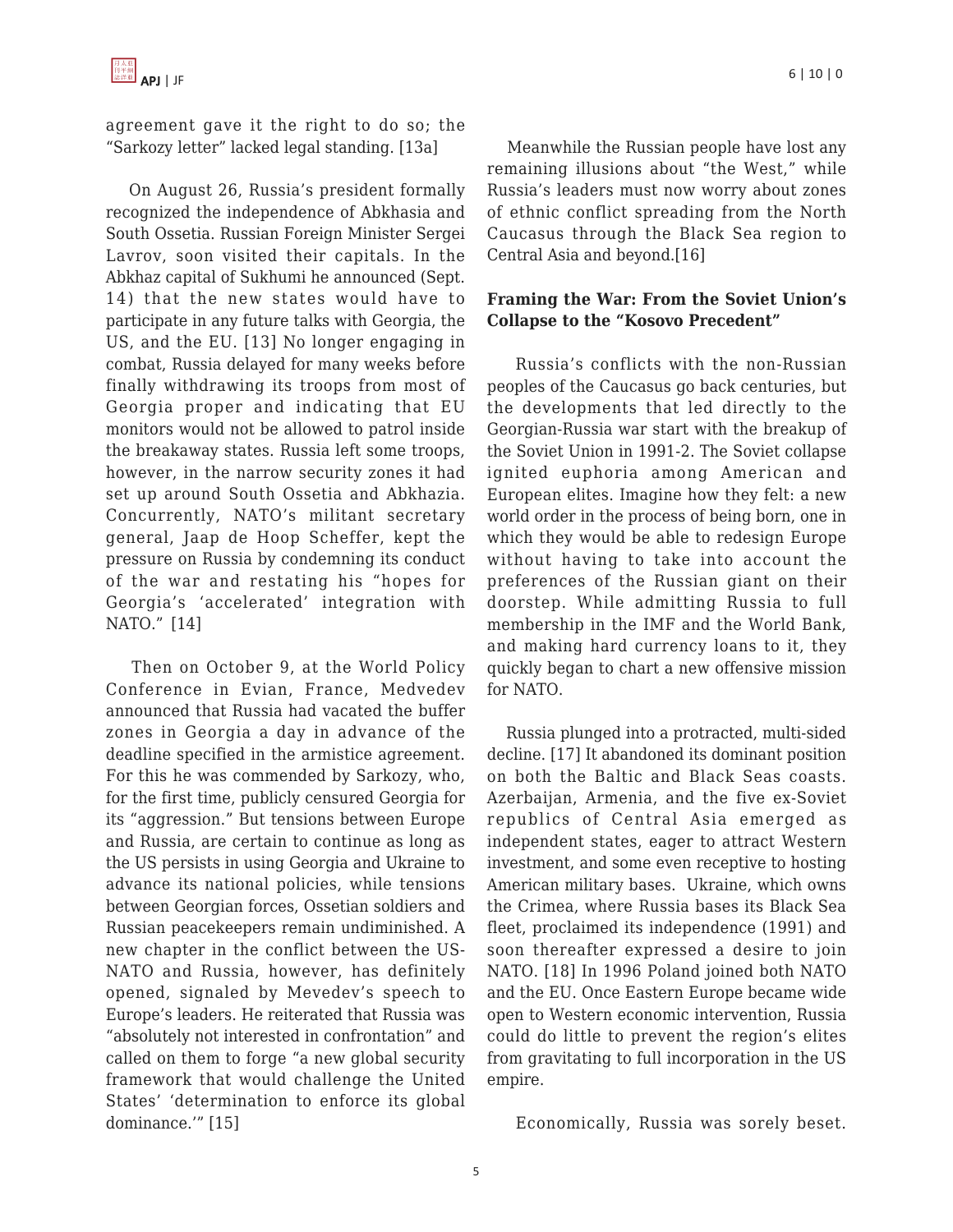

Under Boris Yeltsin it had chosen to transit rapidly from over-reliance on central planning to reliance on capitalist markets. Its huge economy contracted; its armed forces' weaponry and ships decayed. Social pathologies of every kind deepened. Many Russians experienced acute economic hardship while a handful seized opportunities to purchase state-owned enterprises, enrich themselves overnight, and enter the class of Russia's new elites.

 This era of rapid economic redistribution, national humiliation, and social disintegration lasted for about eight years. By 1999 expectations began to rise, driven by rapid economic growth. Russia soon paid off its debts. It did not, however, recover from its enormous demographic decline. No longer a military superpower, its leaders saw Russia as a nation-state with special security concerns because it spanned Eurasia from the Baltic Sea to the Pacific coast, shared borders with 14 other states, and was fully nuclear armed. Over the next few years Russia's self-confidence grew and its booming market economy allowed it to reappear on the world stage as a major energy exporter to Europe.

 In 2000 there were leadership changes in Moscow and Washington. Vladimir Putin, a former KGB official, took over from Yeltsin and established a personal relationship with the new American president, George W. Bush. Although Putin would have Bush's full support in suppressing the long-suffering Muslim population of Chechnya, Bush would never treat Russia (or any other country) as an equal. Nor would Bush ever listen to Putin's criticism of America for acting as if it owned the world and could do as it pleased.

 The Bush-Cheney administration believed that the laws and customs that applied to other states did not apply to the United States. It continued to assume, as Clinton's had, that Europe's future could be planned with scant reference to Russia's strategic concerns. Clinton, during his election campaign of 1996, decided to enlarge NATO in order to discipline Russia. Bush went further. He withdrew from treaties and launched repeated assaults on the international order anchored in the UN Charter. Then, in revenge for the 9/11 terrorist attack, he bombed and invaded Afghanistan, which shares a border with Russia. Next, in 2002, over vehement Russian objections, Bush unilaterally withdrew the US from the Anti-Ballistic Missile Treaty. That same year the US publicly asserted a right to wage "preventive war" (or war of "anticipatory self-defense") against states that it unilaterally determined to be threats. In 2003 the Bush administration launched such a war of choice against oil-rich Iraq.



 **Bush informs Putin of US withdrawal from the ABM Treaty**

 The next year popular protests in Georgia led to toppling its government. Dubbed the "Rose Revolution," the political change was funded partly by the State Department, the National Endowment for Democracy (a semiofficial NGO and cold war relic from the Reagan era), and the billionaire investor George Soros. Neither the US nor Britain would ever have tolerated such blatant "democracy promotion" on their soil. Overnight American propaganda turned the autocratic state of Georgia into a "beacon of liberty," a "democracy" with a "free market economy," deserving to be supported for NATO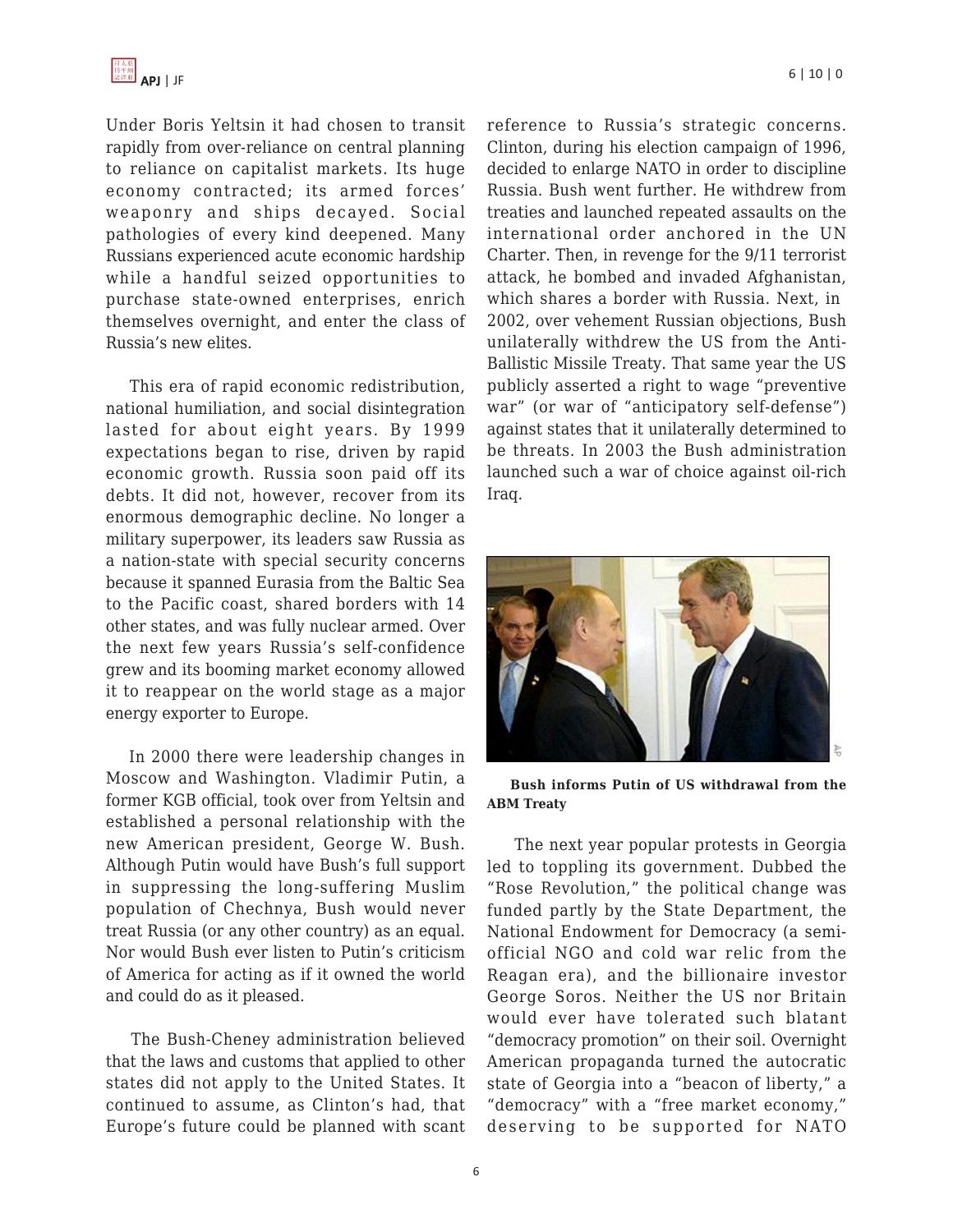membership despite its ongoing ethnic conflicts with Abkhazia and South Ossetia. Americans, through their "democracy"-promoting organizations, played a similar role in funding the peaceful "Orange Revolution" in Ukraine. First, they helped the anti-Russian Viktor Yushchenko rise to power in a politically divided country, less than half of which leaned toward the West; then they supported Ukraine's right to apply for NATO membership.

 For more than a decade, Russian leaders had repeatedly protested US efforts to turn its neighboring states into US clients. But recognizing their own national weakness, and the growing interdependence of nations, their options were limited. They had to work with Washington, and, in principle, were committed to doing so. However, as American leaders pursued their quest for global military dominance, and as they and EU leaders pushed NATO ever closer to Russia's borders, the leadership in Moscow came to believe they had made too many compromises of vital security interests in order to stay in Washington's good graces. Just how far could statesmanship and international law go in safeguarding Russia's borders? Or preventing Georgia from being turned into the "Israel of the Caucasus"? For Russia, events in the multi-ethnic Serb province of Kosovo in 1999 and then in early 2008 highlighted the danger.

 In March 1999, the US and NATO began bombing Serbia and Serbian units within Kosovo, claiming (among other things) that Belgrade had lost its sovereignty over the region and that the Serbian population deserved the suffering being inflicted upon it. A short time later, NATO formally abandoned its original policy "of only defending the sovereignty and security of its member states from external attack" and embraced "a new self-given right to intervene all over the world." [19] The US-NATO bombing of Serbia, which lasted for 74-days, killed about 500 Serbs,

turned half the Albanian population of Kosovo into refugees, and did massive physical damage to Serbia's capital and infrastructure. The US and NATO unleashed their violence without explicit UN Security Council authorization and in flagrant breach of the UN Charter's provisions governing the use of force in selfdefense. Championing the rights and lives of Kosovar-Albanians was their pretext. Weakening Serbia--the sovereign regime at the core of the Yugoslav federation that had refused to allow NATO forces on its territory- picking off Kosovo, and constructing a new security configuration throughout the Balkans were their real purposes. More than a century of Great Power interventions in southeastern Europe lay behind the bombing of Belgrade, which occurred in the same period that US and British planes were bombing military targets and civilian infrastructure over 3,200 miles away in northern Iraq.

 Clinton and his NATO allies asserted their authority to wage wars to avoid humanitarian catastrophes at the very moment that Russia was starting to recover from its economic crisis and military collapse. Russia, which had no voice in NATO policy, was cooperating with the US in reducing nuclear weapons and using its oil and gas resources to develop a market economy. Out of weakness it could do no more than protest vehemently the US-NATO bombing of its long time ally, Serbia. UN ambassador and soon-to-be foreign minister, Sergei Lavrov, denounced the war "as an act of open aggression." He warned that this action would in time spread the "virus of illegal unilateral approaches." [20] "Madeleine [Albright]," said the Russian ambassador in Washington to Clinton's secretary of state, "don't you understand we have many Kosovos in Russia." [21]

 All over the world nations condemned the American-European violation of international law. But Washington prevailed. Both the global hegemon and liberal elite opinion in the West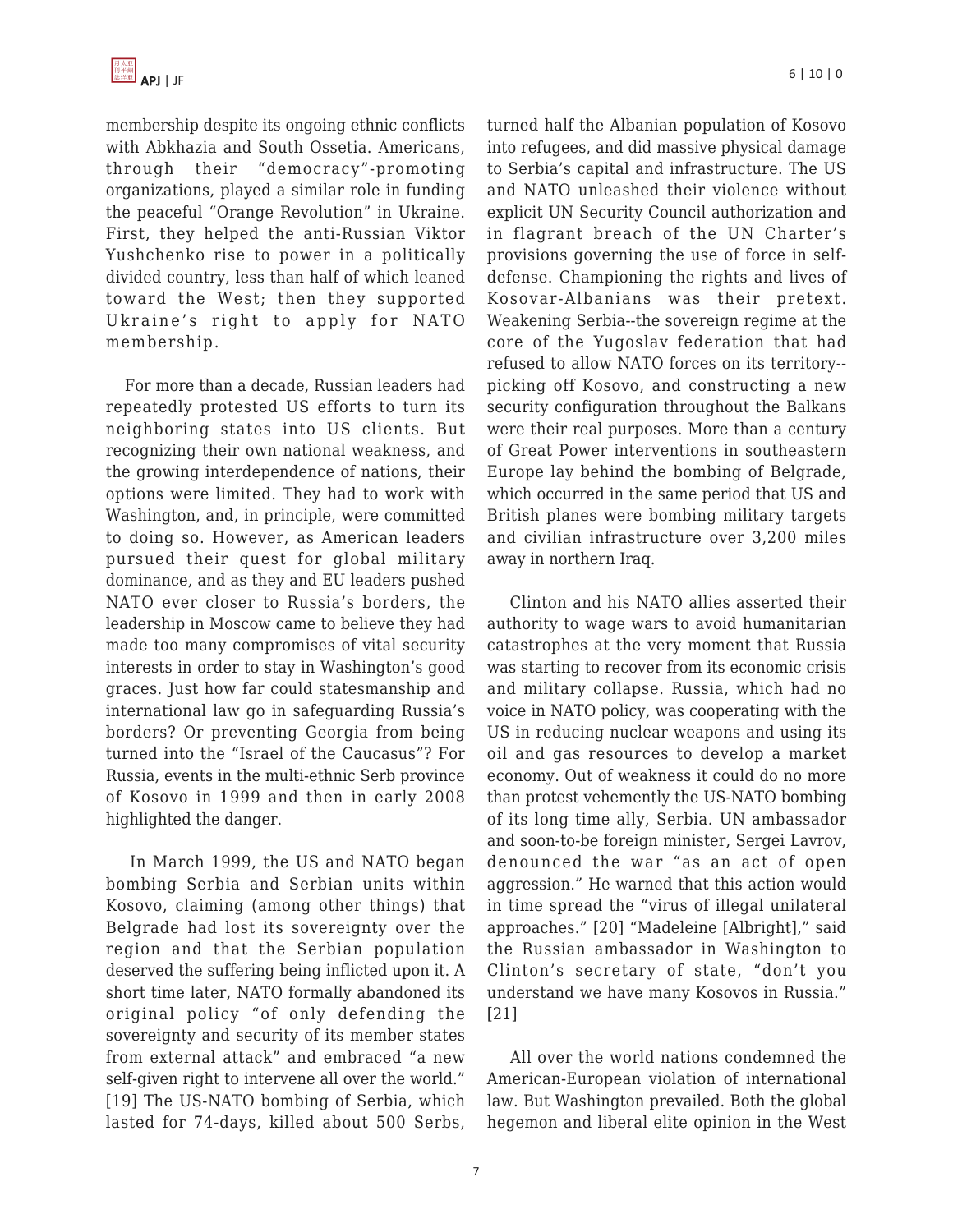vigorously affirmed the propriety of the air campaign against Serbia (i.e. humanitarian interventionism). Thus was overthrown Serbia's Slobodan Milosevic regime that had defied U.S. and NATO demands; thus too was set a precedent for legitimizing the Bush invasion of Afghanistan and the "humanitarian war" in Iraq.

 Nine years later, when Kosovar-Albanian nationalists unilaterally declared independence from Serbia and requested international recognition (Feb. 17, 2008), the US, Britain, France, Germany, and Italy, wanting to legitimate their aggression, quickly granted formal recognition. At the State Department, a spokesman declared that Kosovo would never again be part of Serbia. [22] Serbs, of course, protested the loss of sovereign rights. They held rallies and even burned the US embassy in Belgrade. Many other nations facing separatist movements also reacted negatively. Spain, Azerbaijan, Sri Lanka, Indonesia, and China (whose embassy in Belgrade was bombed by NATO planes) all condemned the move, as did Greece, and many Balkan nations including Romania. [23] Russia refused to recognize Kosovo, while the leaders of Georgia's tiny separatist republics of Abkhazia and South Ossetia, which looked to Russia for protection, said they would soon send requests to the UN to recognize their independence. Western officials arbitrarily dismissed their assertion of a right of national self-determination on the ground that Kosovo is "a special case," not an example for Abkhazs and South Ossetians to copy. [24]

 By this time, the whole environment of European and global politics had changed. NATO had expanded in 2004 into the former Soviet republics of Latvia, Lithuania, and Estonia, all of which bordered Russia. The "Rose" revolution had opened the possibility of eventual NATO membership for Georgia. And the government of Victor Yushchenko, who had been brought to power in the "Orange Revolution," was discussing with NATO Ukraine's possible future membership. For Russia, NATO represented a potential threat along the entire periphery of the former Soviet Union. But even more ominous was the US policy of implanting a first-strike weapons system in the new NATO states of Eastern Europe, notably Poland, which shares a border with Russia and whose territory once offered routes for Hitler's invasion of the Soviet Union. For American domestic consumption, the Bush administration rationalized the missile shield as targeting non-existent Iranian nuclear missiles, but US Polish-based-missiles will actually be aimed at neutralizing Russia's nuclear defense system.

 Thus, inexorably, Russia's leaders saw the dominos falling, themselves targeted by the encroaching American missile defense system, and their influence in the Caucasus being rolled back. Then the NATO ministers, at their April summit in Bucharest, "welcom[ed] Ukraine's and Georgia's Euro-Atlantic aspirations for membership" and agreed to grant them a plan for future admission.[25] Clearly, Russia's protests had failed to deter NATO expansion or eliminate the possibility of American missile defenses being emplaced on Ukrainian or Georgian territory. This was the context in which war in the Caucasus erupted.

## **Consequences for Central Asia, Georgia, Russia, and the United States**

 Fallout from the war was felt first in the Caspian and Black Sea regions. Azerbaijan, which since 1994 had allowed Western companies to develop its gas and oil resources, decided to lower its reliance on the trans-Caucasus oil pipeline from its port of Baku to Georgia (for transport to Ceyhan in Turkey), and make a small but permanent increase in oil shipments to Russia and Iran. "We don't want to insult anyone . . . but its not good to have all your eggs in one basket, especially when the basket is very fragile," said the vice-president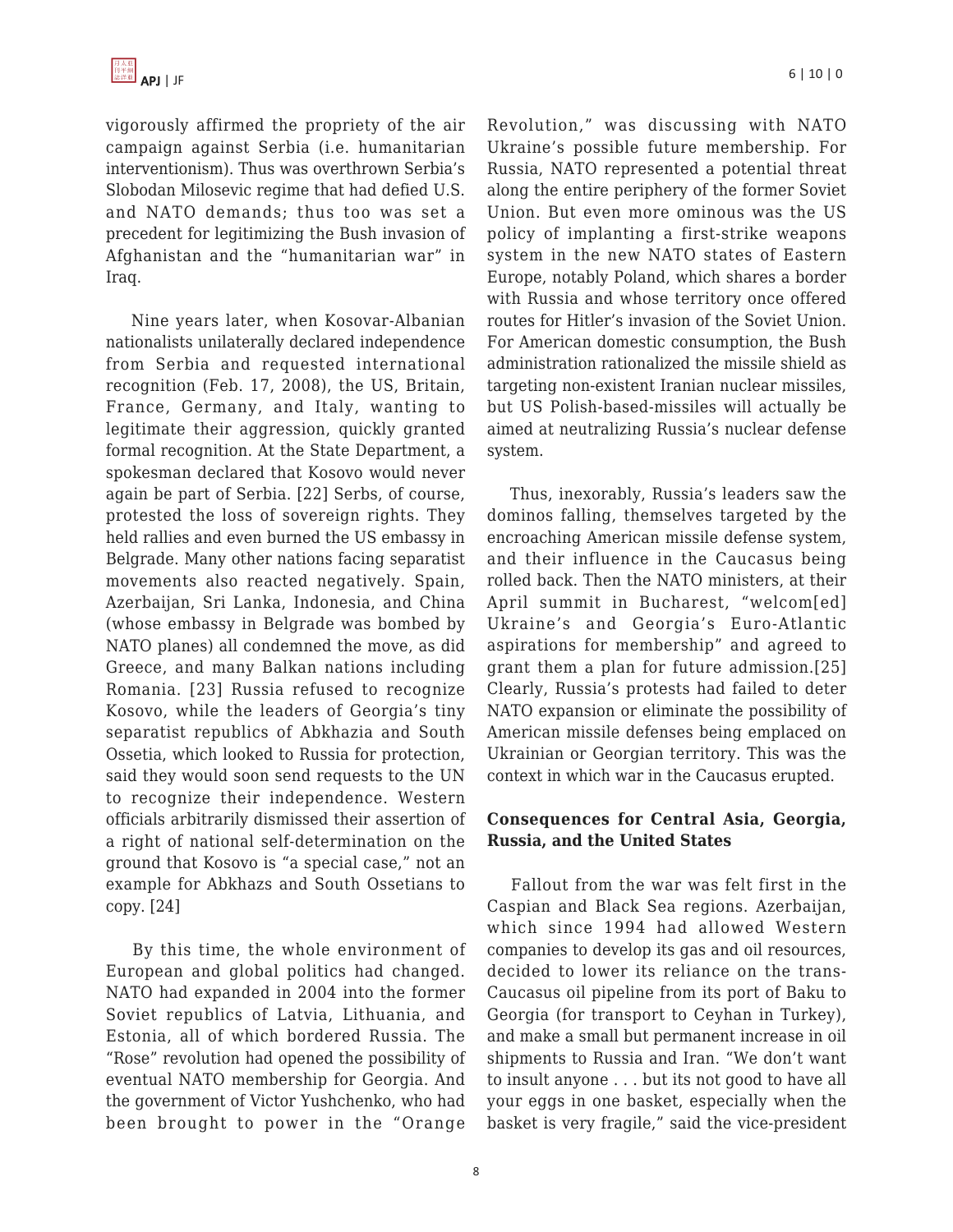of Azerbaijan's state oil company. Kazakhstan's reaction was to enter into talks with Moscow on "new export pipelines to Russia" now that its Georgia route had become less secure. [26]

 Georgia, which the US valued primarily for reasons of control over gas and oil pipelines to Azerbaijan and Central Asia, [27] and which Israel supported as a market for arms sales and in hope of obtaining the use of air bases from which to attack Iran, has been shorn of its small autonomous enclaves. Although its impetuous strongman, Saakashvili, has redoubled his efforts to secure membership in NATO and military-economic assistance from the West, neither the EU nor NATO are likely to admit Georgia in the near future, let alone allow Saakashvili to manipulate them. Georgia's resounding defeat has diminished the importance of its pipelines.

 Russia showed the world that it would shed blood to prevent further security threats from developing on its own borders, though it would not wage war on a genocidal scale for the sake of controlling foreign oil, as the US does in Iraq. Russia also demonstrated that it could at any time end Georgia's role as a secure energy corridor through which gas and oil was piped, via Turkey, to the West. At the same time, Putin took pains to reiterate points he and other Russian leaders had been making to Washington for years: namely, there was no need for confrontation and certainly "no basis for a Cold War" "or "for mutual animosity." "Russia has no imperialist ambitions." [28]

 Indeed, Russia's aims were very limited. For nearly two decades it had tried unsuccessfully to get the US and EU to recognize its national security needs and build a real partnership. South Ossetia, which had long been pro-Moscow, did not want to become part of Russia, though Abkazia did. But Russia had no intention of annexing either one and exposing itself to the charge of territorial expansionism. [29] Russia's answer to the Kosovo precedent was to grant formal recognition of their de facto independence and to sign friendship treaties with South Ossetia's leader, Eduard Kokoity, and Abkhazia's Sergei Bagapsh. The treaties included pledges to defend them by stationing troops (3,600 in each region) and building military bases. At the signing, Medvedev reiterated that "We cannot view steps to intensify relations between the [NATO] alliance and Georgia any other way than as an encouragement for new adventures." [30]

 But did the Georgian military campaign make Russia more secure from the threat of a nuclear attack? Did it shatter the curve of encirclement that the US and NATO were constructing around it? The Georgian aggressor was easily "punch[ed] in the face" (Putin's stern words). Yet looking at US-NATO policy, Russia's leaders see that they have not stopped NATO's eastward drive and the American implantation of ABM missiles in Poland. The danger remains of the US spreading an arms race through the Caucasus and in Europe generally. NATO defense ministers, coming at this from a confrontational angle, recently reviewed plans to establish a "rapid-response" military force to fight Russia's future military actions. Medvedev's announcement (Sept 26) that Russia would build a "guaranteed nuclear deterrent system," and a new "aerospace defense system," and have it in place by 2020, should be read as a response to the Georgian war and Western encirclement, even though the planning antedated the crisis. [31] At a time when Russian leaders need to invest more in modernizing infrastructure and improving the lives of their people, they are forced to cope with the determined efforts of US and EU leaders to surround them with military bases and nuclear missiles. [32]

 Russia cannot ignore either the threat of economic and diplomatic isolation for the South Ossetians and Abkhazians. [33] Inability to secure international recognition will make it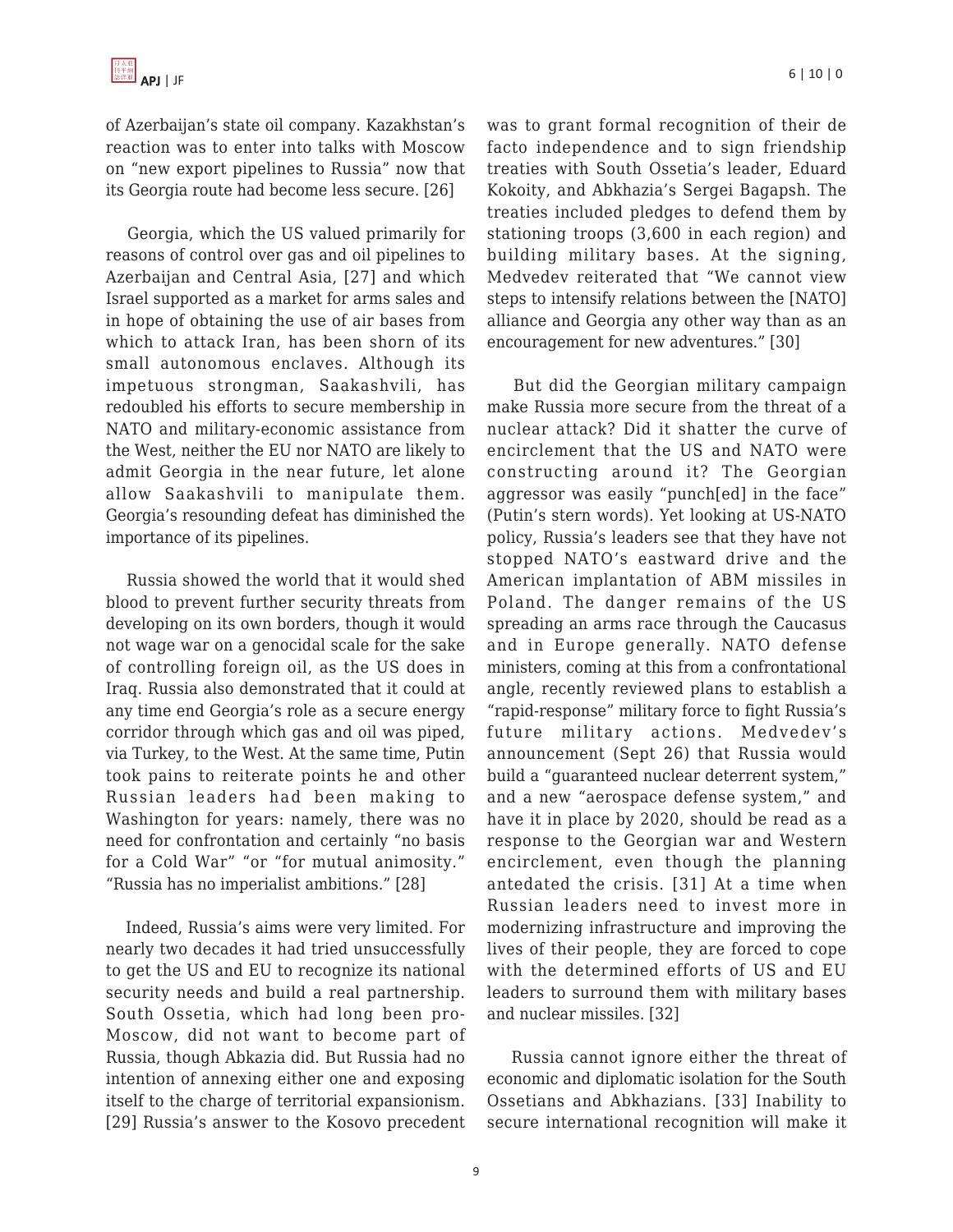harder for them to prosper, whereas Georgia is already the recipient of a large IMF loan and new promises of EU and American aid. To see Georgia made into a Western showcase state while Ossetia and Abkhazia languish would further harm Russia's image in the West.

 In the process of defending its borders from a real security threat, Russia, partly through its own actions, would suffer a setback in the court of world opinion. Only tiny Nicaragua joined it in formally recognizing the two breakaway republics. The local parliament in separatistinclined Crimea called on Ukraine's national parliament to follow Russia's example, but Ukraine's pro-Western leaders refused to do so. [34] The major Western powers refused to accept the validity of the border changes that the war had brought about. South Ossetia and Abkhazia met the factual criteria for statehood, but not the European and American political criteria for recognition. [35] The consensus of US and NATO leaders was that they lacked real independence from Russian control and did not respect the rights of their minorities, as if the Kosovar Albanians in Europe's new colony respected the rights of their Serb and Roma minorities. One cannot fail to see the blatant hypocrisy of this stance given US-NATO practice with respect to the successor states of the former Yugoslavia.

 On the other hand, Russia's position, which holds that Georgia had forfeited its claim to these territories by its abuse of the Ossetians and Abkhasians, is equally hypocritical in the light of Putin's brutal suppression of Chechnya's secession movement. [36] It also looks two-faced in Serb eyes especially because recognition of the new Caucasus states appears to violate the principle of territorial unity and integrity, thus undermining Russia's previous moral opposition to the Kosovo precedent. [37]

 What may be one of the most dangerous outcomes of the Georgia-Russian war is the confrontational response of the Bush administration and most American politicians. While locked into a self-defeating "global war on terrorism," overstretched militarily, and weakened by a deepening global economic crisis, the US persists in extending its sphere of influence into the Black Sea region. The Bush administration wants to hold on to Georgia as a "transportation route for energy" and a staging base from which to pursue its interests in Eurasia. [38] It refuses to see the Georgian war as an historically-rooted territorial dispute and continues to encourage Georgia and Ukraine in their bid for eventual NATO membership. Presidential candidates John McCain both Barrack Obama publicly endorse the Bush confrontation with Russia and neither offers any principled critique of US foreign policy. In fact, they seem as willing as Bush to take virtually any action that will keep "Russia bogged down in the Caucasus if it saps Russia's capacity to play an effective role on the world stage." [39]

 The major European governments pursue a slightly saner approach, if only because they depend on energy supplied by Russia and are less unified in their foreign and domestic policies. But they are deeply divided on how to treat Moscow, with Germany apparently eager to deepen amicable relations.

 Ironically, Russia remains for the time being a US "strategic partner." The US needs its continued cooperation in Afghanistan, and in dealing with Iran, Iraq, and North Korea. Putin and Medvedev are not denying the US military the right to ship non-military supplies through Russian territory to NATO forces in Afghanistan, though that option is available to them. But they have weakened US and UN sanctions on Iran, against whom the Bush administration is waging economic and covert war. Russia also sells weapons to Iran and is completing construction of Iran's Bushehr Atomic Reactor Complex. [40] In July 2008 Russia strengthened oil ties with Iran by a cooperation agreement that the giant state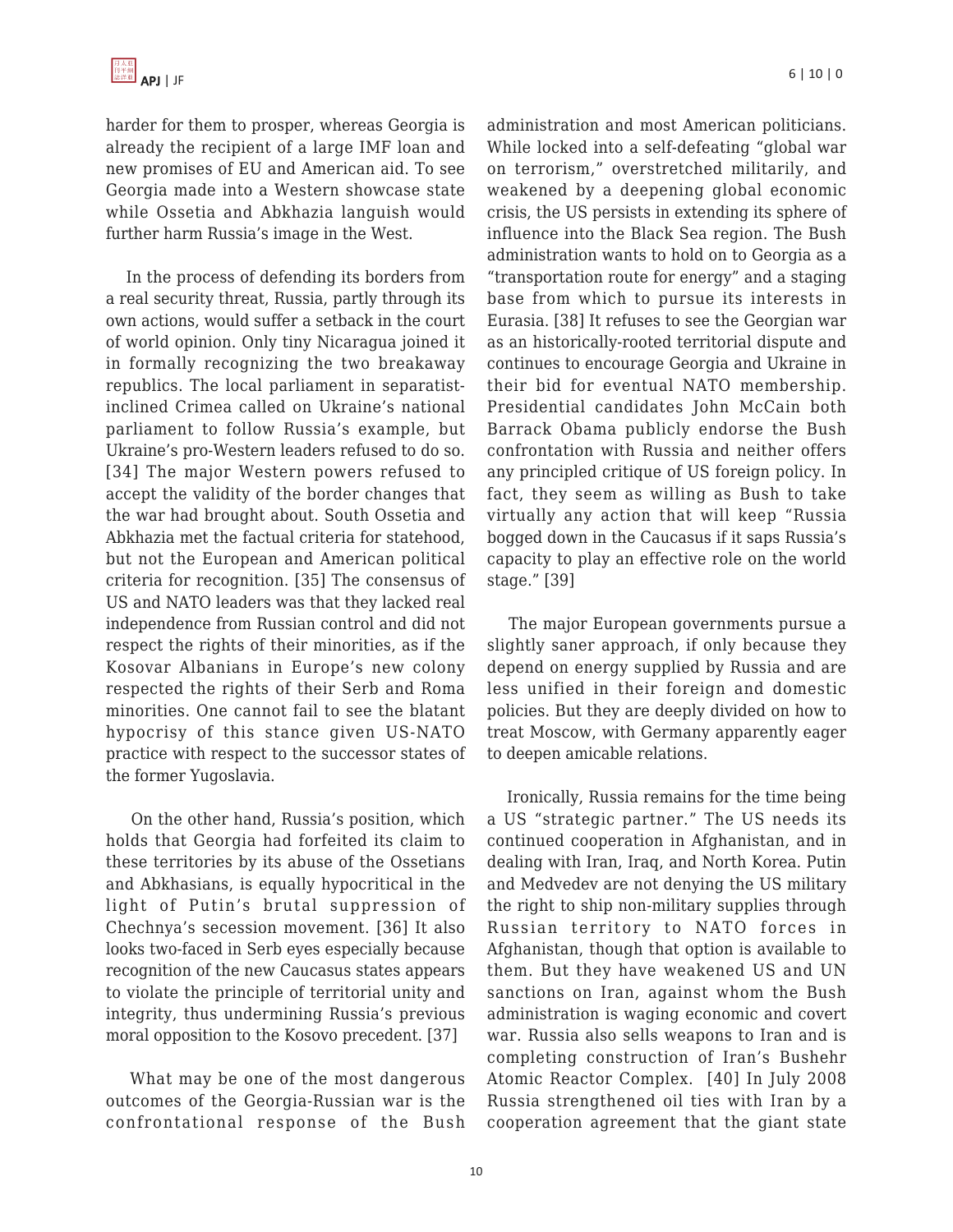corporation, Gazprom, signed to develop Iran's oil and gas fields. It recently concluded similar deals with Kazakhstan and Uzbekistan. In short, when it comes to dealing with hostile US-NATO actions in Iran, Iraq, Afghanistan, and especially in its "near abroad," Russia has on its side geography as well as many diplomatic options.

Herbert Bix, author of [Hirohito and the Making](http://www.amazon.com/Hirohito-Making-Modern-Japan-Herbert/dp/0060931302/ref=sr_1_1?ie=UTF8&s=books&qid=1223657855&sr=8-1) [of Modern Japan](http://www.amazon.com/Hirohito-Making-Modern-Japan-Herbert/dp/0060931302/ref=sr_1_1?ie=UTF8&s=books&qid=1223657855&sr=8-1), which won the Pulitzer Prize, teaches at Binghamton University, New York, and writes on issues of war and empire. He is a Japan Focus associate.

He wrote this article for Japan Focus. Posted on October 10, 2008.

## **Notes**

[1] Political scientist Kato Tetsuro kindly alerted me to the insights of Japanese writers who perceived the Russo-Georgian official state of war as a proxy conflict pitting Russian nationalism against American imperialism. Because Georgia is too far away to have any effect on Japan's bilateral relations with either Russia or China, and Japanese attention focused on the Beijing Olympics and the Tibet issue, the Japanese mass media and popular journals all but ignored the Russo-Georgian war. That was not the case in India, where sharp commentators quickly noted the proxy nature of the war. See Rama Sampath Kumar, "From Kosovo to Georgia: The US, NATO and Russia," Economic and Political Weekly, Sept. 6, 2008.

[2] See Richard Falk, "Assessing the Georgian Crisis, Sept. 14, 2008, posted at Falk's ZSpace Page, Znet

[3] Falk, "Assessing the Georgian Crisis."

[3a] Peter Wilby, "Georgia Has Won the PR War," The Guardian (Aug. 18, 2008); Pio d'Emilia, "Embed-time in Ossetia, Foreign Correspondents Club of Japan, No. 1 Shimbun (Oct. 2008). Gavan McCormack kindly brought d'Emilia's first-hand account to my attention.

[4] Bill Powell and Mina Kimes, "Just How Scary Is Russia?" Fortune (Sept. 9, 2008), pp. 80-83.

[5] Forbes, Oct. 13, 2008, p. 25.

[6] Michael Stott, "[Analysis- 'Dangerous gulf'](http://wiredispatch.com/news/?id=375644) [opens between Russia and the West,](http://wiredispatch.com/news/?id=375644)" Reuters North American News Service, Sept. 25, 2008.

[7] Reuters, "Saakahvili 'planned S. Ossetia invasion'—ex-minister," Sept. 14, 2008.

[8] CBS News, "Georgia Pushes for Truce With Russia," posted Aug. 10, 2008.

[9] "US Military Trained Georgian Commandos," Financial Times, Sept. 5, 2008.

[10] SPIEGEL Staff, "[Did Saakashvili Lie? The](http://www.spiegel .de/international/world/0,1518,druck-578273,00.htm) [West Begins to Doubt Georgian Leader](http://www.spiegel .de/international/world/0,1518,druck-578273,00.htm)," Sept, 15, 2008 at Spiegel On Line.

[11] Posted at moonofalabama.org, Aug. 10. 2008.

[12] Mark Ames, "Getting Georgia's War On," The Nation, Aug. 8, 2008.

[13] BBCNEWS, "[Russia stands by Georgia](http://news.bbc.co.uk/go/pr/fr/-/europe/7615734.stm) [actions](http://news.bbc.co.uk/go/pr/fr/-/europe/7615734.stm)," Sept. 14, 2008.

[13a]. See Moon of Alabama, "[The Mysterious](http://www.moonofalabama.org/2008/08/the-mysterious.html) ['Sarkozy Letter,](http://www.moonofalabama.org/2008/08/the-mysterious.html)" posted Aug. 23, 2008.

[14] BBCNews, "[Nato restates backing for](http://news.bbc.co.uk/go/pr/fr/-/2/hi/europe/7616576.stm) [Georgia](http://news.bbc.co.uk/go/pr/fr/-/2/hi/europe/7616576.stm)," posted Sept. 15, 2008.

[15] PressTV, "[Sarkozy: S. Ossetia siege a](http://www.presstv.ir/detail.aspx?id=71650§ionid=351020603) [mistake](http://www.presstv.ir/detail.aspx?id=71650§ionid=351020603)," Oct. 8, 2008 and Olesya Vartanyan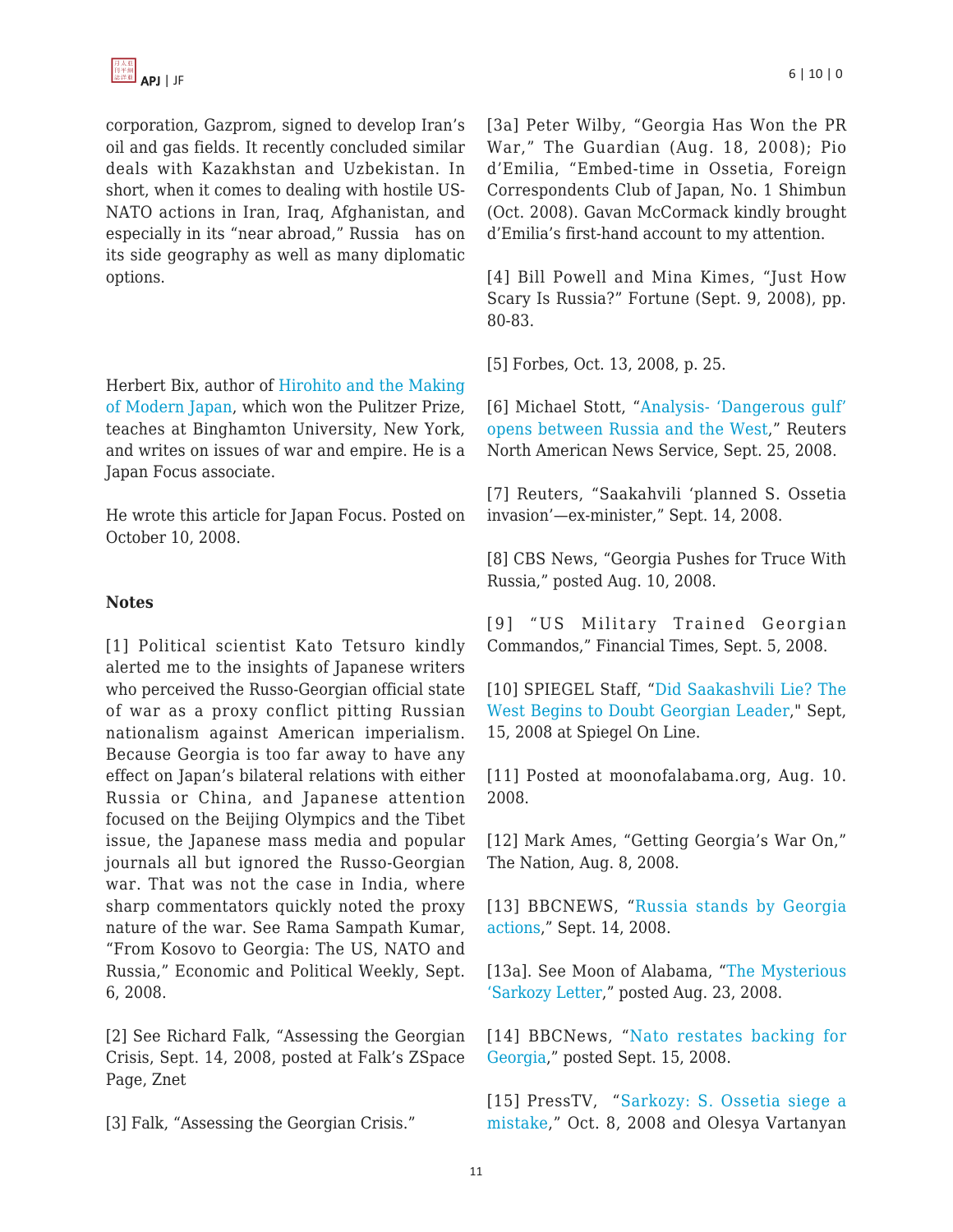and Ellen Barry, "[Russians Vacate Buffer Zones](http://www.nytimes.com/2008/10/09/world/europe/09georgia.html?_r=1&th=&oref=slogin&emc=th&pagewanted=print) [in Georgia](http://www.nytimes.com/2008/10/09/world/europe/09georgia.html?_r=1&th=&oref=slogin&emc=th&pagewanted=print)," New York Times (Oct. 9, 2008). Russia has formally repudiated America's hierarchical, unipolar, imperial conception of the world order. The first two principles for a new European security structure, suggested by Medvedev, amounted to a reaffirmation of the UN peace charter, grounded in Westphalian principles of nation-state sovereignty, equality, and territorial integrity. His third principle is "No promotion of one's security at the expense of others; no actions within the framework of alliances or coalitions that weaken the common security zone; and no development of military alliances at the cost of other signatories' security." Fourth is the principle that "no individual state (including Russia) or international organization is to wield the exclusive right to maintain peace and security in Europe." Fifth is "to set basic parameters of arms control and reasonable sufficiency of military development, as well as parameters of a new quality of interaction, new procedures, and new mechanisms of cooperation against trafficking, proliferation of weapons of mass destruction, and terrorism." "Security Treaty Principles," Komersant, Oct. 9, 2008.

[16] Stott, "Analysis- 'Dangerous gulf' opens between Russia and the West," Reuters North American News Service, Sept. 25, 2008. Krzysztof Bobinski, "The Caucasus Effect: Europe Unblocked," Open Democracy, Sept. 15, 2008.

[17] For an overview see Stephen F. Cohen, "The New Cold War and US-Russian Relations," The Nation (July 10, 2008), also posted at [Japan](https://apjjf.org/products/details/2283) [Focus](https://apjjf.org/products/details/2283).

[18] Zbigniew Brzezinski, The Grand Chessboard: American Primacy and Its Geostrategic Imperatives (Basic Books, 1997), pp. 92-3.

[19] John Laughland, A History of Political Trials From Charles 1 to Saddam Hussein (Peter Lang Oxford, 2008), p. 222.

[20] Tim Judah, Kosovo: War and Revenge (Yale Univ. Press, 2000), pp. 272-273.

[21] Strobe Talbott, The Russia Hand: A Memoir of Presidential Diplomacy (Random House, 2002), p. 301.

[22] Nebojsa Malic, "The Edge of Madness: Delusions and Hysteria Rule the Frustrated Balkans," citing Simon Tisdall, "Bad News for Kosovo Raises Balkan Tension," The Guardian (UK) Oct. 13, 2006, and posted [online.](http://www.antiwar.com/malic/?articleid=9884)

[23] Robert Marquand, "[Why Kosovo's](http://www.printthis.clickability.com/pt/cpt?action=cpt&title=Why+Kâ€¦ww.csmonitor.com%2F2008%2F0215%2Fp07s01-woeu.html&partnerID=309791) [Independence Bid Is Unique,](http://www.printthis.clickability.com/pt/cpt?action=cpt&title=Why+Kâ€¦ww.csmonitor.com%2F2008%2F0215%2Fp07s01-woeu.html&partnerID=309791)" Christian Science Monitor (Feb.15, 2008); Jon Boye, "Separatist Fears Stoke Opposition to Kosovo Move," Reuters, Feb. 18, 2008.

[24] "Kosovo Declares Independence, ISN Security Watch, Feb. 18, 2008.

[25] NATO Press Release, Bucharest Summit Declaration, April 3, 2008.

[26] Isabel Gorst, ["Azerbaijan oil export moves](http://www.ft.com/cms/s/0/79847c9a-8a9a-11dd-a76a-0000779fd18c.html>http://www.ft.com/cms/s/0/79847c9a-8a9a-11dd-a76a-0000779fd18c.html) [likely to worry West](http://www.ft.com/cms/s/0/79847c9a-8a9a-11dd-a76a-0000779fd18c.html>http://www.ft.com/cms/s/0/79847c9a-8a9a-11dd-a76a-0000779fd18c.html)," Financial Times, Sept. 25, 2008. I am indebted to Noam Chomsky for bringing this article to my attention.

[27] Noam Chomsky, "[Ossetia-Russia-Georgia](http://www.chomsky.info/articles/200809-2.htm)."

[28] Janet McBride,"Putin warns West against starting arms race," Reuters North American News Service, Sept. 11, 2008.

[29] AP wire dispatch, "Russia's Lavrov: S. Ossetia not Joining Russia," Sept. 11, 2008.

[30] Reuters, "Russia in Pact with Georgia Regions," New York Times, Sept. 17, 2008; BBC News, "Russia in Georgia Separatist Pact," Sept 17, 2008.

[31] BBC News, Sept. 26, 2008.